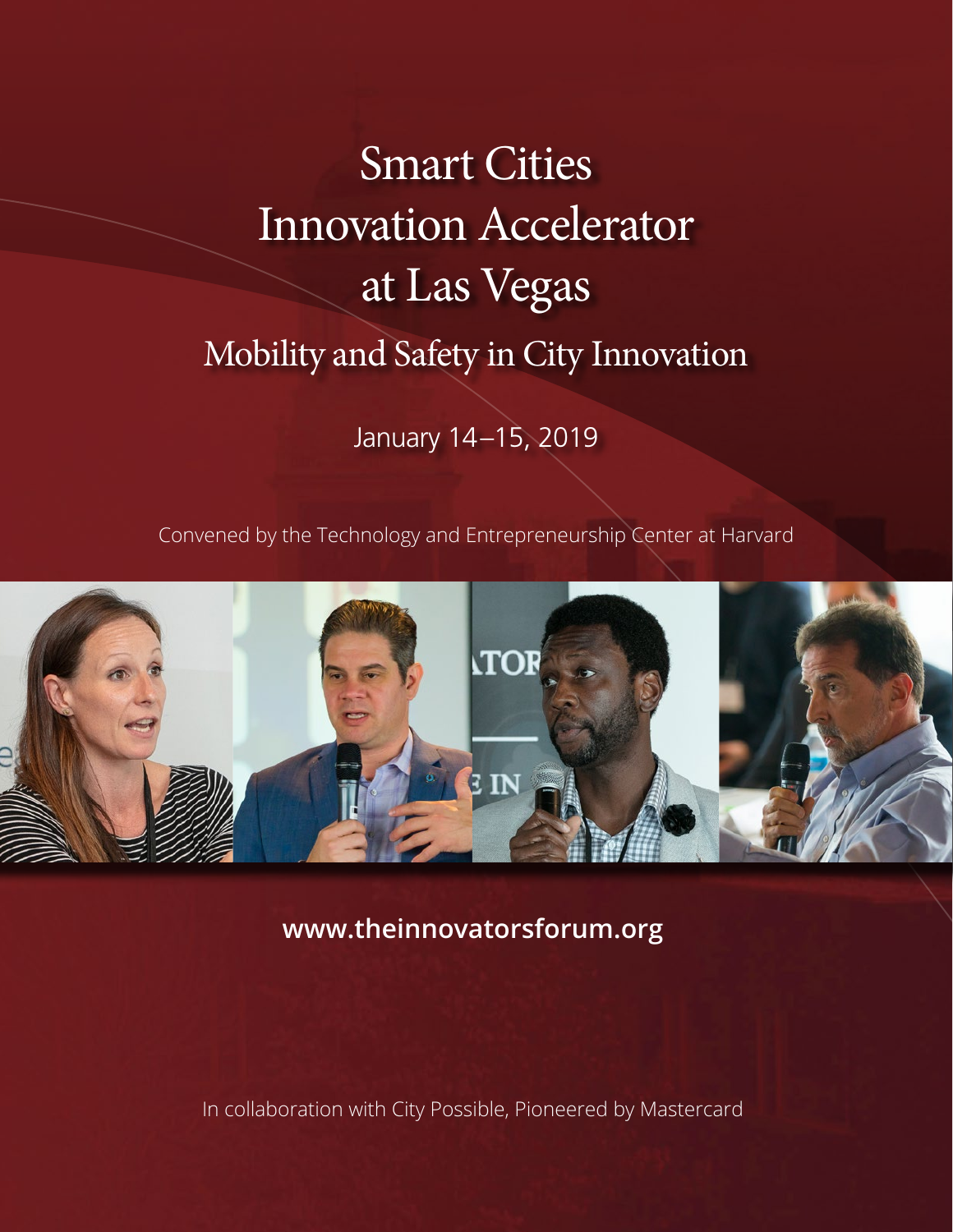

### Mobility in Our Cities

ith populations on the rise, mobility is one of the major focus areas for all smart city projects. How can cities make transportation more fluid and efficient? How can they reduce congestion and pollution from gasoline engines? What alternatives to the traditional personal automobile should cities explore – and how do they get their citizens and communities on board with the new options? At the Harvard Smart Cities Innovation Accelerator at Las Vegas, a session entitled *Mobility in Our Cities* was held to address these questions. Here are some key insights from the expert panelists.

#### **Transportation Problems**

Before moving forward, it is important to look at the current problems that cities are facing with transportation. The Washington D.C. metro system was used as an example by one panelist, who noted that upgrades and upkeep of the system were neglected for a long time because of lack of funding, which ultimately led to a series of sparks and fires within the tunnels.

These issues caused the city to have to shut down whole sections of tracks for months and months in order to handle repairs—which made it even more difficult for city residents to get around. As commuters started to rethink transportation methods and explore alternatives, problems compounded. Not only was the metro system facing its original issues, but it was suddenly facing reputational problems and lower revenue too.

Across the globe, city transportation systems are encountering these and other dilemmas. The big question is what can city leaders do about it now?

#### **Many Parties Involved**

A discussion of what to do about transportation problems leads to the question of whose job it is to fix these problems. As it turns out, many parties are involved. Although city leaders are called on to fix the city's transportation system, in actuality, very few cities are in charge of the transit agency in their city; they typically don't have ultimate authority because it is run by some other public agency.

Many parties have a role in fixing broken urban transportation systems. Businesses, the community, academia, the government, utility companies—all have a hand in solving the big question of how we move people and goods around the city. This requires collaboration of all parties—from idea generation to project implementation—and finding the right player to handle each element of the project.

#### **Don't Reinvent – Reimagine**

When looking for solutions to city mobility issues, one panelist put forward an interesting point: that many 'solutions' cannot actually solve problems because they are just reinventing systems and ideas that are already around and have shown that they don't work.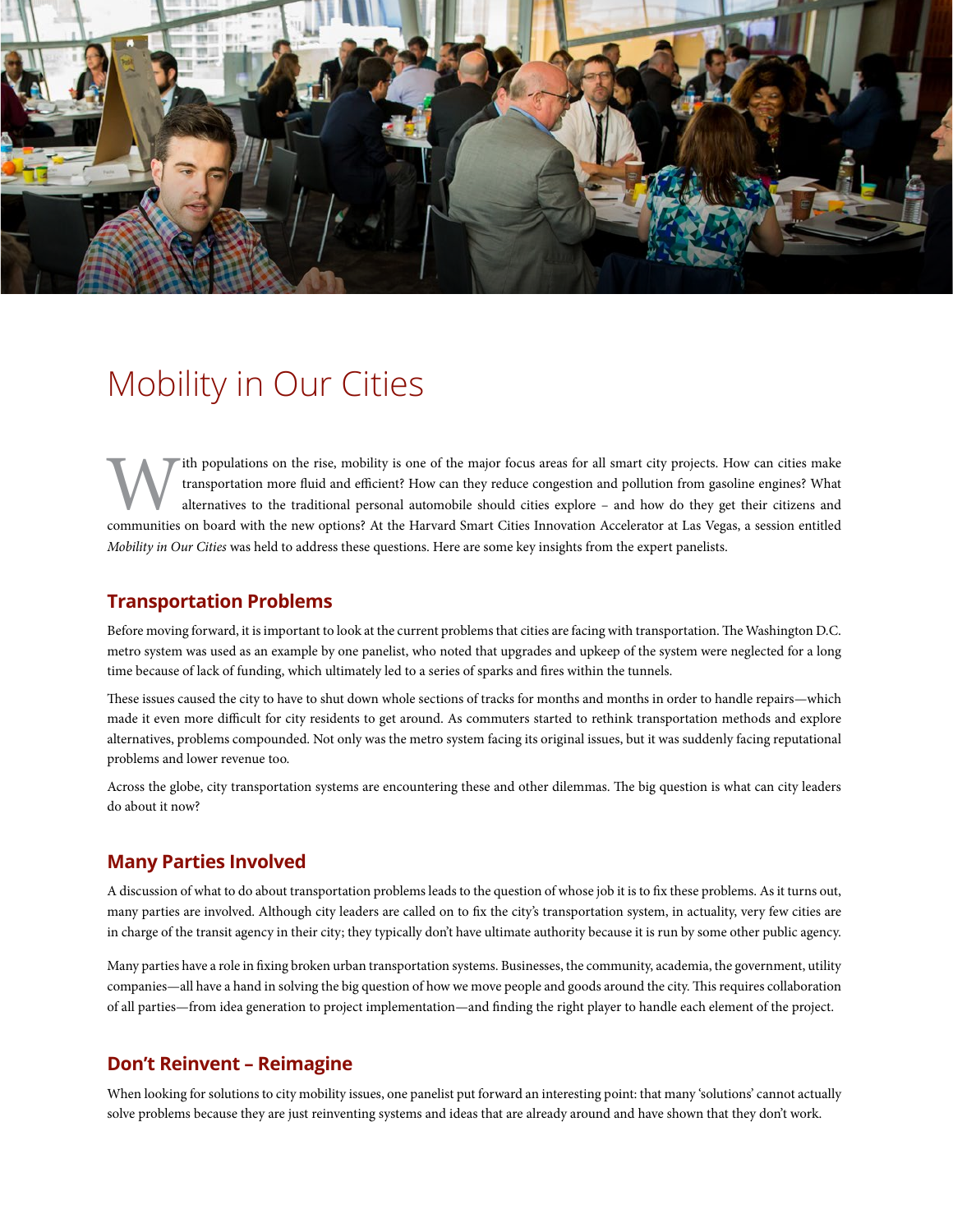For example, the company Chariot, a commuter shuttle service, received \$3 million in seed funding and was later acquired by Ford for \$65 million, but the idea then fizzled away. Why? Because their whole idea was simply *mass transit reinvented*. It is a smaller, cooler bus with Wi-Fi, but in the end, it is still just a mass transit bus. Reinventing the old will not solve our mobility problems. City leaders must think outside the box to reimagine transportation and come up with different solutions.

#### **So Many Options**

There are a lot of possible transportation ideas that could improve movement in the city—possibly even too many. A hundred years ago when the automobile came out, the choice was easy: purchase a horse or purchase a car. Today we have so many different options, including app-based services, ridesharing, bike sharing, scooters, public transit, and more. How do we make sense of all these things?

City officials may be tempted to place their bets on a particular transportation method and go all-in—but panelists urged leaders not to take this approach. It is not settled yet what the main transportation technologies will be in the future. If a city goes all-in on one specific technology and then that technology disappears, the results could be devastating for the city.

One trend that is gaining popularity is the idea of Complete Streets, where it is acknowledged that no one knows what transportation methods people will gravitate to, so all sorts of technologies are explored as potential options. This means that even if the main method of transportation currently is a personal automobile, alternatives will be made available in the city, such as bicycle lanes, pedestrian lanes, a rapid transit bus, a flex lane, and so on. If the car ever goes away or becomes autonomous, the city can swiftly adapt.

One downside is that these alternative methods of transportation may not be widely adopted. Take, for example, bicycling, which is only 0.6 percent of commuter traffic on average in the United States, and at the highest reaches a peak of 2.3 percent in Portland. A lot of time and resources have been spent to get more people to adopt bicycling as the method they use to commute in the city, but the efforts haven't really moved the needle. That said, if a city can work to take 3 to 5 percent of cars out of rush hour traffic, this small gain will produce measurable results.

#### **Generational Transportation Preferences**

Several times during the session, panelists mentioned the fact that we don't really know what forms of transportation will gain popularity in the future, so it is best to diversify. That said, they seemed to agree that transportation norms will change, and that change will be largely due to younger generations who have different transportation preferences as compared to older generations.

Generation Z is the first generation to grow up in their formative years with apps and smartphones. Older members of Generation Z may own a car, but they use it a lot less than other generations who have always used a personal automobile as their main (or only) mode of transportation.

Generation Z members also work and socialize differently. They tend to socialize in the virtual world and thus take fewer trips requiring an automobile. The number of people who work remotely is growing too, which means fewer people need a car for their 9 to 5 commute. Scheduled socializing, such as Friday night happy hour, is less popular as well, and the 'catch-if-you-can' lifestyle means greater acceptance and usage of many different modes of transportation. In summary, there are a lot of conflicting things happening in the space of transportation right now, but city leaders should be prepared to see a noticeable shift as the future plays out.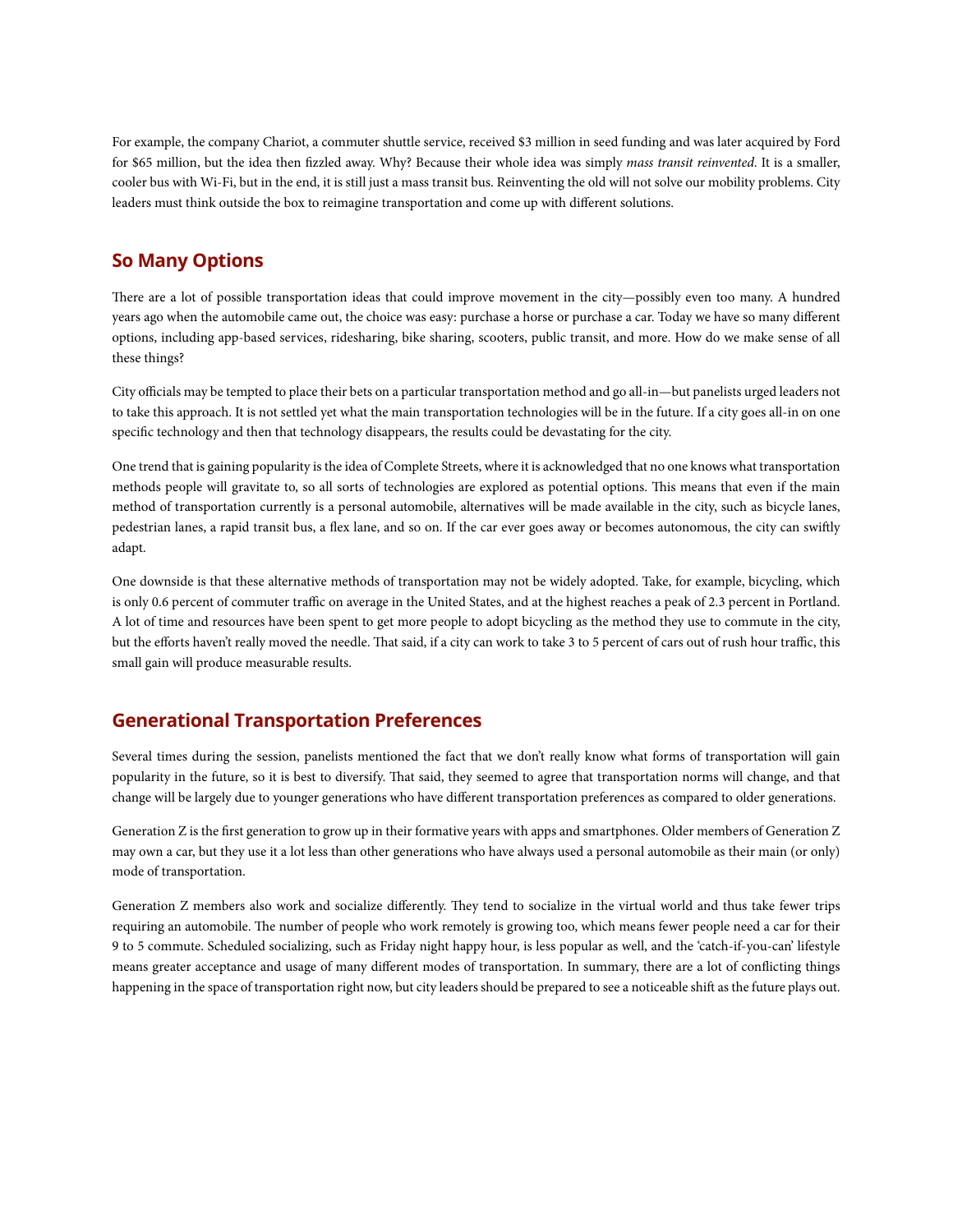#### **The Importance of Data**

While panelists suggest that there will be a shift, they were also careful to reiterate that at this moment in time we don't know what forms of transportation will be dominant in the future. Because of that, city officials shouldn't try to make guesses and go all-in on a particular mode of travel. Each city should determine its course of action by reviewing the data and listening to its community.

To illustrate this, one panelist brought up the example of Crystal Pepsi, a product released in the 90s that ended up being a flop. Company executives thought they knew what people wanted and needed—that consumers were looking for something clean, cool and clear, so they could repackage their traditional carbonated beverage to have these characteristics.

*"Mobility is the great equalizer of the 21st century."*

However, Crystal Pepsi died because it actually wasn't what the people wanted at all. The company thought they knew what the people wanted, but they were absolutely wrong.

City officials are cautioned not to follow in the same footsteps. Most leaders don't exactly understand the patterns and behaviors of people today, and the way that they want to live. Creating smart city mobility options that will resonate with the community will require understanding their attitudes and behaviors then adjusting city systems to make them work better for the people.

As such, city officials can use smart city technology (sensors, smartphones, etc.) to gather insights on mobility within the city, such as road conditions, patterns, how many people move through intersections, what modes of transportation are being used, etc. As cities explore different projects and pilots, they should also not be afraid to fail, but instead fail fast, learn from it, and iterate. The key to success is exploring many possibilities, and making these new transportation options open and available to the community so people can try them out and provide feedback.

As cities review their unique transportation issues and brainstorm possible solutions, there are three things to keep in mind when embarking on mobility projects. First is the importance of access: what transportation methods exist and can citizens easily access then? Second is assurance: will the transportation always be there and is it reliable? Finally, city officials should consider attitude, namely, how can the city help to inspire and invigorate the community to embrace new technology and change their behaviors?

As one Accelerator attendee noted, "A smart city is one that has equitable access to smart technology." When city officials consider access, assurance, and attitude in their mobility plans, they must take into account all members of the community in order to create an intelligent transportation system that positively impacts the quality of life of all citizens.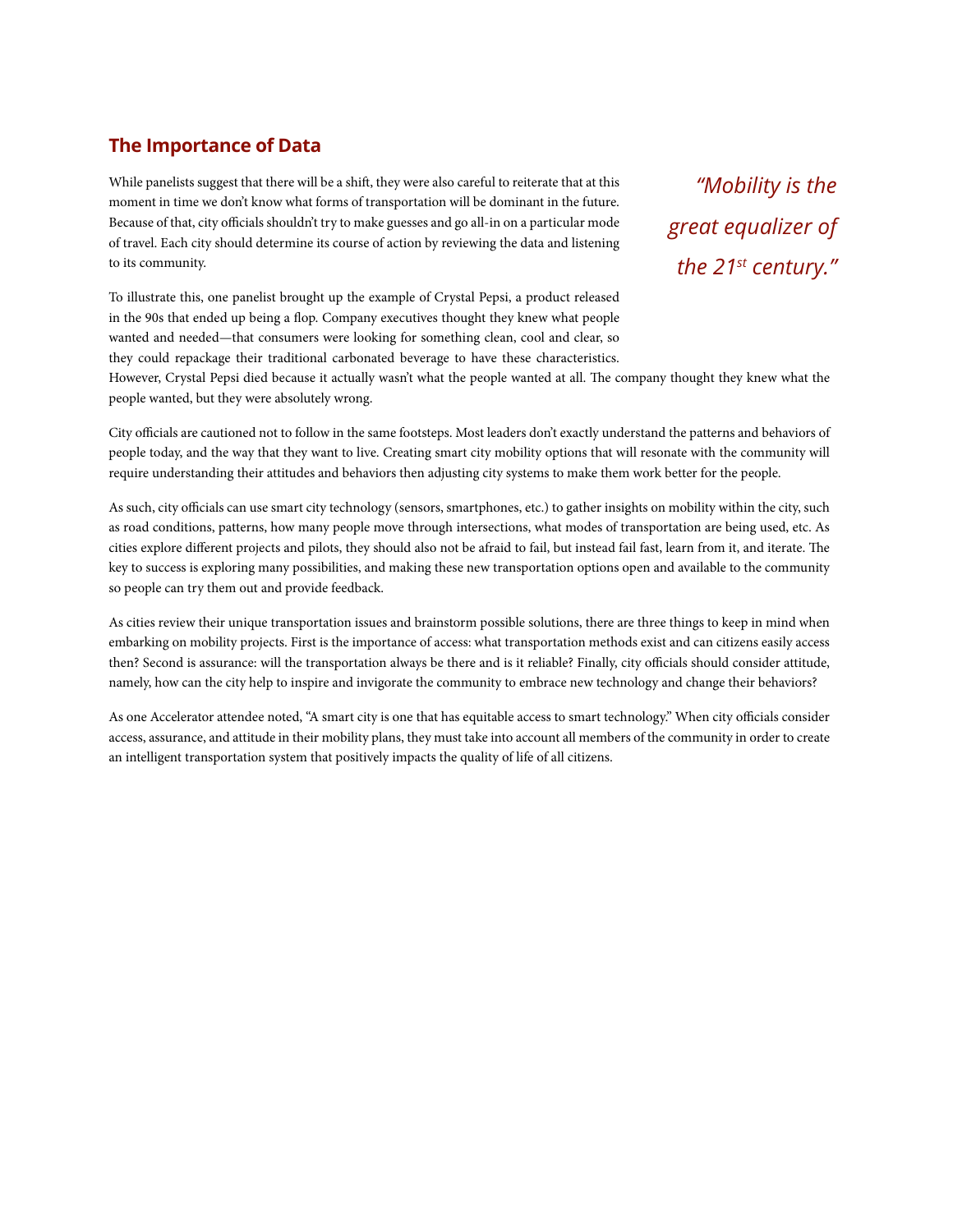

## Strategic Solutions for Cities

By Nathan Giles, Accenture and Franco Amalfi, Oracle

In 2018, representatives from Accenture and Oracle began an important conversation at the Smart Cities Innovation Accelerator at Dublin, Ireland, an event that was held to bring together city officials and leading experts n 2018, representatives from Accenture and Oracle began an important conversation at the Smart Cities Innovation Accelerator at Dublin, Ireland, an event that was held to bring together city officials and leading experts to discuss all aspects of smart city projects, including how to overcome challenges and find a pathway to success, and, in particular, how large companies who conversation to action. Here they report on their approach and thought process to enabling smart city solutions with city partners.

#### **Identifying Smart City Challenges**

They began with an examination of all the successes and failures in the smart city space. What followed were countless discussions with city leaders about what things were going wrong and why they weren't able to take their pilot projects to scale at speed, since success requires the ability to do things at scale where the ROI actually works.

Many city problems emerged from these discussions with city leaders, and some of the main issues identified included:

- Not having enough money to innovate and carry out smart city projects.
- Not having enough skills in-house to evaluate vendors and make the right selections.
- Fear that they may be doing something that might not work or that they might regret (and then being blamed for that failure).
- Not trusting vendors, who typically approach the city with the main incentive of selling their products.

After identifying the biggest challenges that were causing smart city projects to fail or not to scale, it became clear that the current system is not working as well as it could. Something more needed to be done.

In the months that have followed, Accenture, Oracle, and a whole assembly of large companies that have joined the efforts, have developed an innovative model for smart city projects. "The Dream Team" as they affectionately refer to it, has been working with cities across America to set up the structure they need for success.

#### **Creating a New Smart City Model**

The team's model for smart city success looks a lot different than the current system in most cities. It is designed to help cities get out of "pilot hell" and to create the right environment where scalable, sustainable projects can come to fruition. Here are a few of the considerations within their smart city model.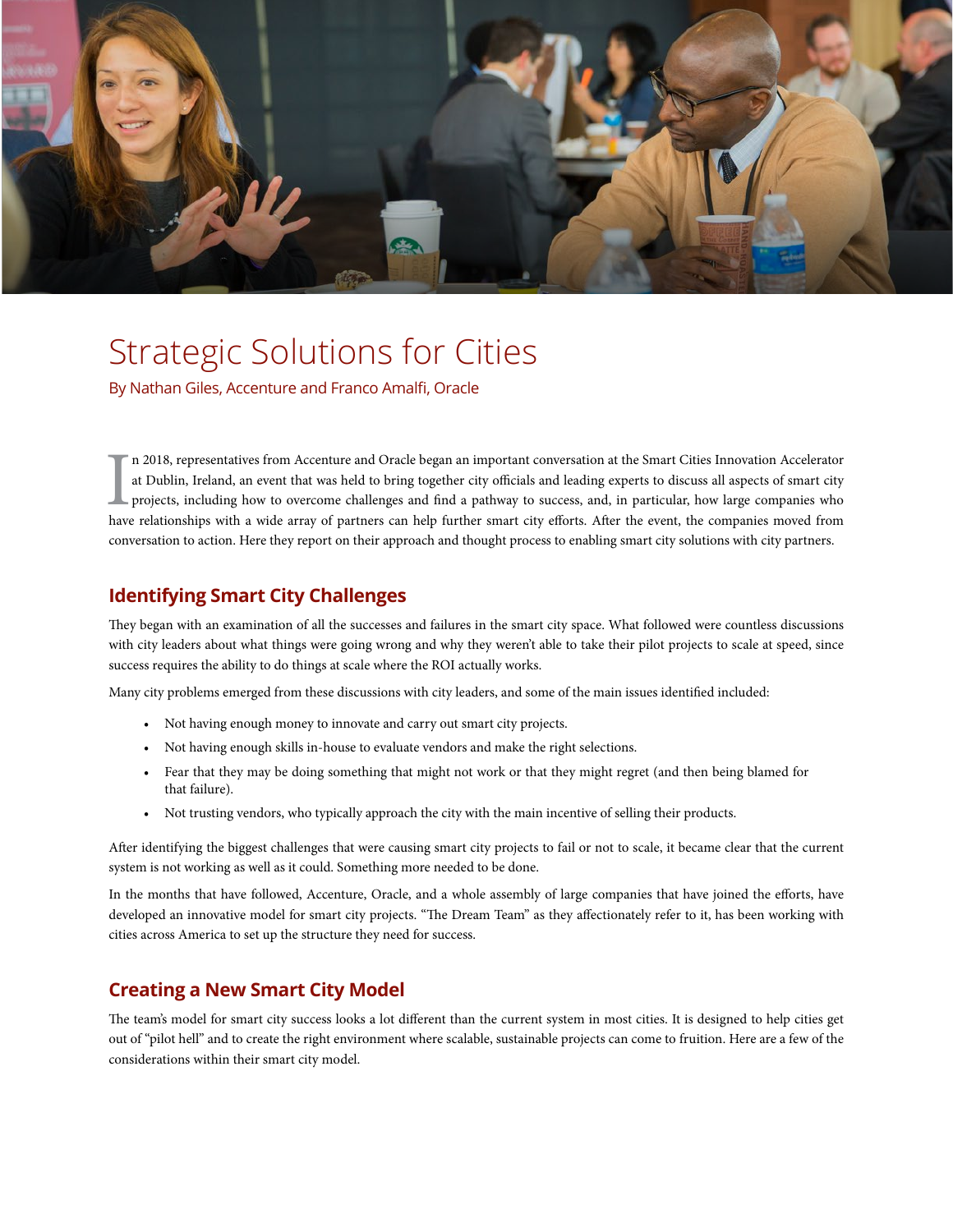#### **Saying Goodbye to Vendor First Mentality**

"Vendors don't play well in the sandbox," says Giles, a fact that had to be addressed directly in this new model. Vendors come to the city wanting to sell their own products, and when multiple vendors with competing products are all beating on city doors in an effort to sell, it can be overwhelming for city officials. Giles summarizes the approach in the new smart city model as "This isn't about you. This isn't about selling your stuff. We are vendor agnostic." He explains that Accenture manages the conversations with the different vendors from a pure standpoint of evaluating products to find which will best solve a specific city problem.

#### **Identifying Use-Cases**

Gathering data to understand the needs of the customer (citizens) is the first step in identifying use-cases. The goal is to be proactive about solving city problems, not reactive. When potential use-cases are found, it is then important to evaluate why they should go forward and what the value is to the city.

#### **Plotting Out the Ecosystem**

Understanding the city ecosystem is critical because it gives leaders and decision makers a full view of the city and how the smart city projects will fit in. In creating the proposal for a potential partnership in Kansas City, Giles sought a map of the entire city so he could understand the scope, current status, and potential future opportunities for solutions. For example, where are all the streets, light poles, and traffic signals? The map allowed him to layer on the various use-cases, as he and the team contemplated questions such as what is the density for the 5G antennae that would be put up around the city, where are the poles that will support that, what is the electrical usage, and so on. In the end, all use-cases were plotted out on top of the engineering diagram of the city, giving them a model of how it could all work together.

#### **Sustainable Planning**

Funding smart city projects is a huge issue for city officials. "Different cities will have different approaches," says Amalfi, but in this new smart city model, there is always a solution to the big funding question. For example, in Kansas City, the money could come from private funders—financial institutions that specialize in civil infrastructure and traditionally finance airports. In Tampa, the city is looking for Use Case examples from a newly stood up commercial project on the water front that has received significant investment from Jeff Vinik and Bill Gates. And in other cities, the funding might come from telecom or private financers that finance telecoms. In terms of financing, the model also allows for the highest ROI use-cases to pay for non-fundable use-cases. For example, by using take-outs from profitable use-cases, a city can also solve its digital equity problems, which would be harder to fund on its own.

#### **Setting Up a Governance Model**

There is an assortment of governance models used around the world for smart city projects, from the extreme case of places like Singapore and Dubai where the government puts up all the money, to the other extreme where you have places like Austin, TX that have a robust, innovative environment but may not capitalize on this as well as they could for new smart city projects.

As a solution to this, the team proposed a governance model to Kansas City that would be based around an innovative company called Think Big Partners, which would serve as the host to the program. The fiduciary would be the Economic Development Council, which already has the ability to handle money and move programs forward. The governance model includes other elements as well, including a program management office, initiative teams, and strategic advisors from industry and academia. Similar models have been put forth in other cities, although each is a little different depending on who the players are there that have relationships and reputations. One thing that spans all of these governance models is absolute, complete transparency in every dollar that flows through.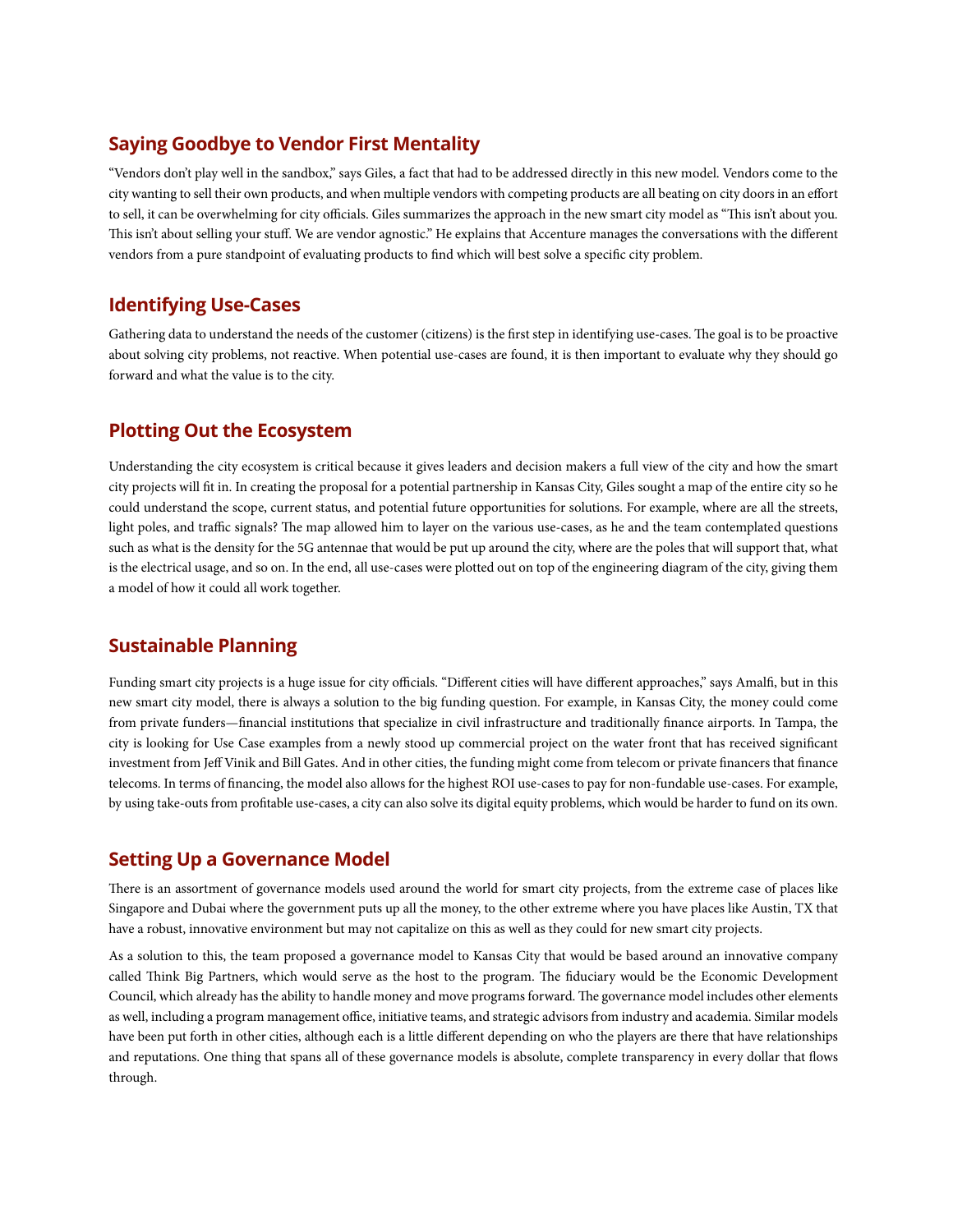#### **Forming a Partnership**

Finally, a big component of this new model for success is the team itself which, in proposals to Kansas City, comprised approximately 40 partners who have committed to work together to solve city challenges rather than simply pushing sales of their technology. This group works together to make sure that the right solutions are on the table for the city. "We have Oracle, Amazon, Microsoft sitting at the same table together," says Giles, "Talking about how they can work together for the best interest of the client. It's mind-boggling."

The team is now working towards a similar approach in their proposal to Houston, which will involve getting approval, setting up a safe harbor and fiduciary, putting the governance model into place, and getting all players at the table. Similar discussions are being had with the Washington DC Greater Board of Trade (BOT) as well as government leaders in Puerto Rico. Having modified this model for about eight different cities, many of the common roadblocks have been overcome by leveraging the ideas from other city proposals and partners.

"Our goal is to move away from just talking about Smart Cities to actually doing things and creating what a lot of other parts of the world are doing," says Amalfi. Accenture, Oracle, and the other partners in the team see this model as a way out of 'pilot hell' and into a position where US cities can do smart city projects at speed and at scale.

*"Any objection you bring forward, we believe we have built a solution for that into this model."*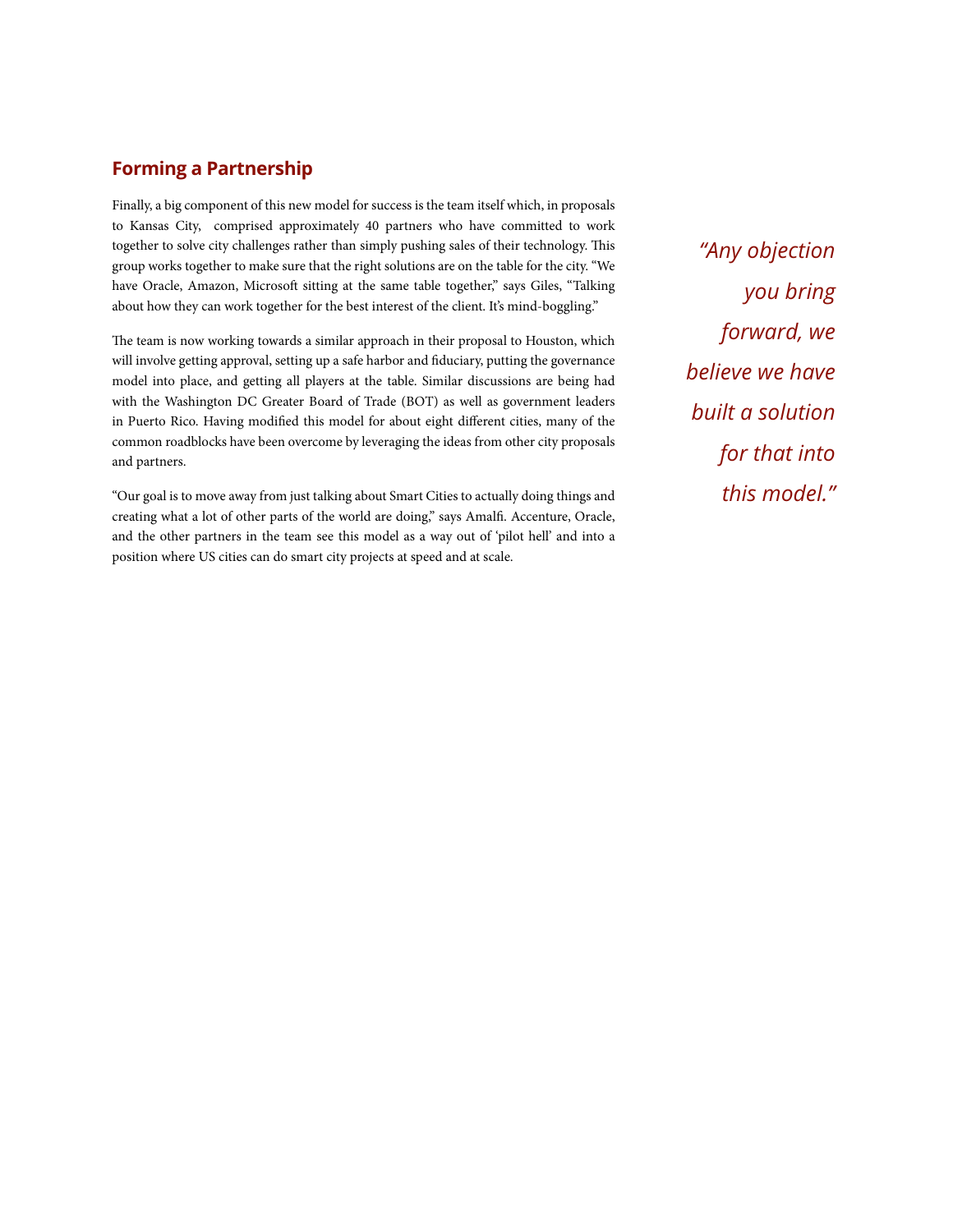

# Smart & Healthy Cities

By Ted Smith, University of Louisville

 $\mathfrak{c}$ 

Mat if I told you that cities were the important unit for health, and there's \$3 trillion coursing through the veins of the healthcare industry and none of that today is rolling through cities in any meaningful way?" In hi healthcare industry and none of that today is rolling through cities in any meaningful way?" In his session titled *Smart & Healthy Cities*, Ted Smith, a former CIO for the city of Louisville who now works for the University of Louisville, told the story of how diverse parties joined forces on a mission to solve a health mystery plaguing the city. Although this story is unique to Louisville, it demonstrates the interconnectedness of city problems and why city leaders should consider tackling health problems using smart city technology.

#### **The Healthcare Problem (And Why Cities Should Care)**

The cost of healthcare in the United States is a serious problem. It currently accounts for 24 percent of GDP, and will likely reach 30 percent within the next six years. These large costs are largely due to chronic diseases that are poorly understood in terms of where they come from and how to get ahead of them. Healthcare expenses have ballooned because these are expensive conditions that must be managed over decades.

That said, is health a problem that cities should tackle? Many city leaders might say no. Of course, there is such a thing as 'public health' but that's not about keeping people well—it's about protecting the public from epidemics. When you consider chronic diseases, public health departments are largely ineffective because they're not paid to solve those problems. These diseases are the concern of the healthcare industry, which largely believes that health is a matter of chemicals interacting in the human body.

In actuality, *place* is an important factor for human health and well-being, and this makes cities critically important. Things such as how the city is designed and what chemicals are in the city environment will impact the health of residents. As this story about Louisville demonstrates, cities have the power to alter these factors and, therefore, to greatly impact health outcomes.

City leaders may believe that health issues are outside of the city's scope, but individual and community health is connected to other city priorities. In Louisville, the subject of health came up when business leaders in the community told the mayor that they were having a hard time moving mid-level managers to the city because either they, their spouse, or their kids have asthma or some other breathing issue—they didn't want to move to the city because Louisville is known as one of the worst places to live if you have breathing challenges. While health may not have been a top priority for the Louisville at that time, economic stability certainly was, and a disaster would happen if these large companies decided to leave the city and set up headquarters elsewhere. In response to their concerns, CIO Ted Smith said he'd do what he could to investigate the problem.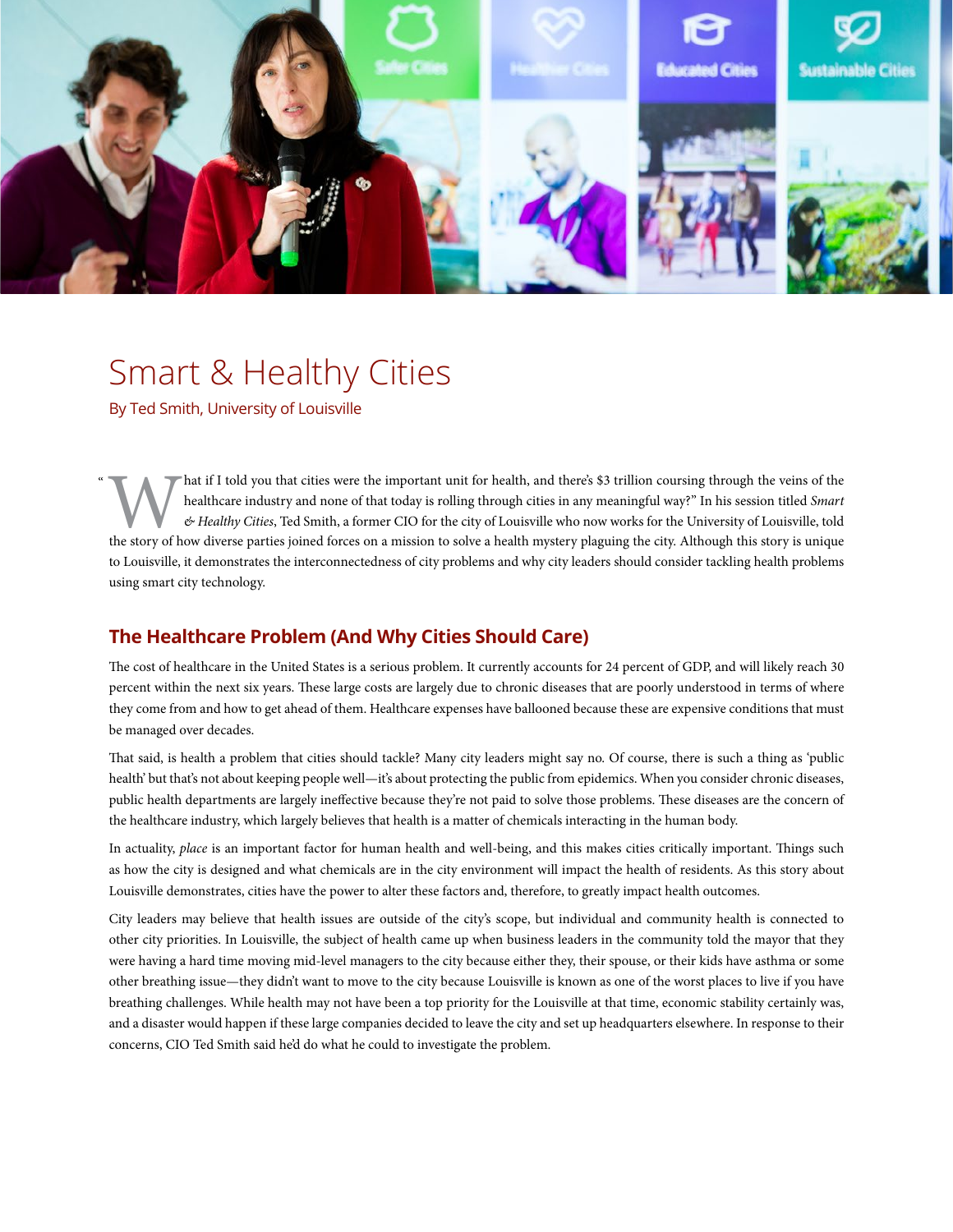#### **The Initial Pilot**

The first thing Ted did was to ask people in public health the reason why people can't breathe in Louisville. The best answer they had is that it's because the city is located in the Ohio River Valley. He then went to medical professionals, but for them, the breathing issues weren't about location. To them, breathing problems like asthma are simply physiological problems. Asthma isn't any different in Louisville than it is in New York City, Oklahoma City, or anywhere else. It's just asthma, and you treat it with drugs.

Not satisfied with the answers, Ted and his team designed an 18-month pilot study that was funded by money raised privately. They rolled out 300 smart inhalers and got 300 city residents to volunteer. The inhalers would allow the city to get a snapshot of when and where people were when they had to use the rescue inhaler.

The pilot study found that these asthma events were indeed clustered. Heat maps showed two areas in particular that were associated with increased asthma incidents. This made the team question the relationship between space and health. What was going on in these places?

The pilot soon got the attention of the Robert Wood Johnson Foundation, which was interested in funding a \$1 million expansion of the project. The one requirement they had was that 30 to 40 percent of the 1000 people who would take part in the study must come from the city's largest employers. Why? Because these employers were responsible for large healthcare expenses, and that vested interest may persuade them to fund future studies to find solutions and lower their healthcare burden.

This second study followed 1200 participants, and when it was over, the map of asthma incidents looked a lot like the original one with 300, only with better resolution. The data was analyzed, taking into account many possible variables, including race, household net worth, age of housing, amount of greenness versus development, and proximity to roadways, the airport, and industrial polluters. In the end, a constellation of things helped to predict where asthma attacks were occurring, but some of the most powerful predictors were proximity to roadways and lack of green spaces—in other words, ambient pollution factors.

#### **Assembling a Team of Collaborators**

If the problem of asthma attacks is related to air pollution, the solution is simple—get rid of air pollution. Of course, that is easier said than done. Ted and his team decided that instead of complaining to the EPA they would try to do something about it on their own. Knowing that greenness (the presence of trees, bushes, etc.) is associated with cardiopulmonary health, they decided to try a little experiment to see if they could create "urban biofilters" – vegetative buffers of trees and shrubs strategically arranged to help filter the air. However, their efforts were stalled because the city didn't have the money to pay for the trees.

Partnering with the University of Louisville, the city went to the National Institutes of Health to try to secure funding for the project, but that proved difficult too. At the time there were no controlled trials that demonstrate that planting trees has a causal relationship with health outcomes. When they proposed their experiment to the NIH, they were rejected—twice. On the third attempt, the NIH finally agreed, but under one condition—they couldn't use NIH money to buy trees.

Having solved half of the funding dilemma, the city then talked to the Nature Conservancy, an organization that has been concerned about urban ecology and the fact that people in cities care less about conserving nature because they never see it. They agreed to commit \$10 million to buy trees—under the condition that that money would not be used for health expenses such as collecting blood and urine from test subjects.

With collaborators on board, a section of the city that corresponds with asthma incidents was chosen, an area with 22,000 people impacted by air pollution from the nearby expressway. 700 people joined the clinical study, agreeing to be measured periodically on aspects of cardiovascular health, and 8,000 immature trees were planted. The city also set up sensors from the University of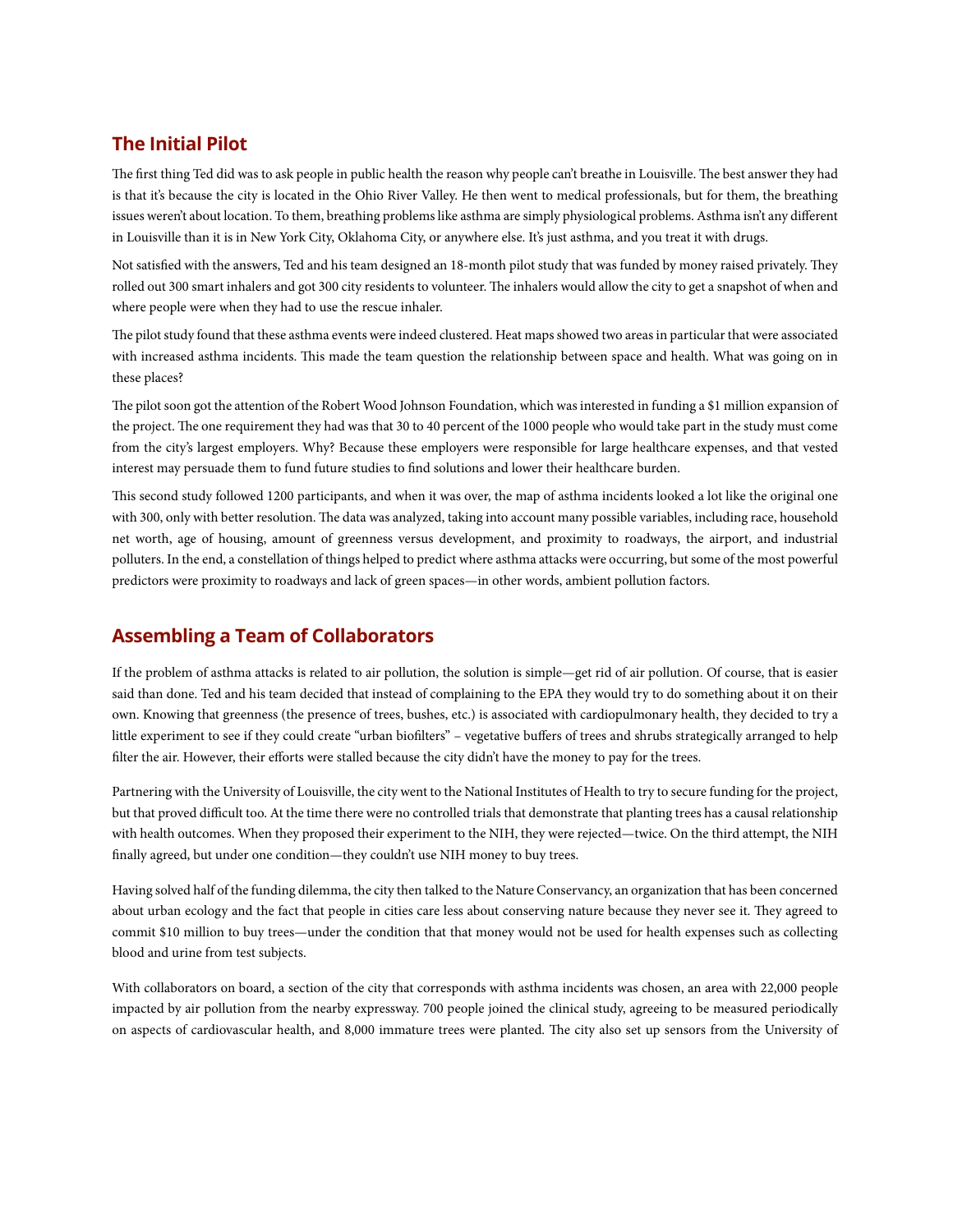Louisville on telephone poles to monitor the community, including air monitors, noise monitors, sewer analysis, and more.

The hypothesis of the study is that green interventions will mediate ambient air pollution. The pollutants can be measured in blood, urine, toenails, and hair to see how much air pollution the trees are processing. If the hypothesis is correct, the study will also find improvements in the cardiovascular health of the clinical subjects. The study is ongoing, but if the results are promising on clinical markers, Humana, located in Louisville, has agreed to rally the mayor and other major employers in the area to create a community fund to pay trees and bushes to be planted in other areas of the city.

This smart city example demonstrates that successful smart city projects require collaboration from a diverse number of stakeholders. "We'll be more powerful if all the vested parties that care about health are at the table," says Ted. He and his team worked to make that a reality, and similarly, all cities working on smart city projects should plan and run those projects in partnership with local businesses, universities, funding agencies, and the community as a whole.

The story of Louisville working to solve health problems in the city should also inspire other city leaders that they can do something about problems impacting the health of their residents. When it comes to health, *place matters*. City leaders can use smart technology to understand health in their communities and improve outcomes.

*"This isn't about Louisville doing something. This is about many, many cities trying many, many different things."*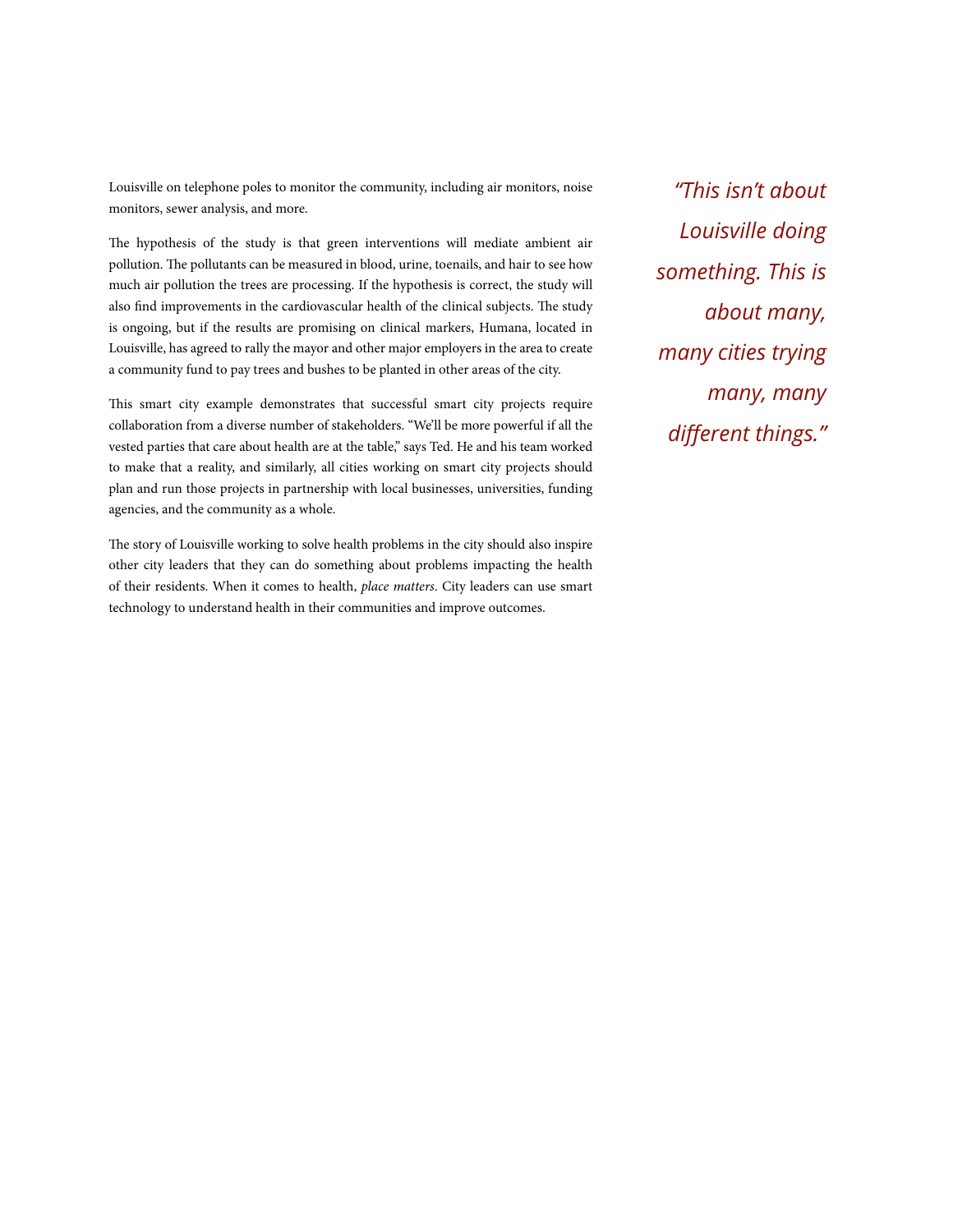

## Fireside Chat: Accelerating Growth

By Michael Sherwood, Director of IT, Las Vegas

Ichael Sherwood has been the director of Information Technology for the city of Las Vegas since 2016, and in that time<br>the has worked on hundreds of smart city projects in an effort to bring new technology and new possibil he has worked on hundreds of smart city projects in an effort to bring new technology and new possibilities to the city. During the Harvard Smart Cities Innovation Accelerator at Las Vegas, attendees got to see these smart city solutions on display, including a ride on Vegas's autonomous shuttle and demonstrations of smart city projects related to traffic and public safety. On day 2 of the Accelerator, attendees had an opportunity to pick Michael's brain in a Fireside Chat session. Although his answers are specific to the unique city of Las Vegas, they outline some of the major areas that all cities should be contemplating as they embark on the path to becoming a smart city.

#### **Defining Goals**

Although there are specific goals related to each smart city project or pilot, each city should have overarching goals that steer the ship forward. In Las Vegas, Michael says that the real goal is economic development. While the city is known as an adult getaway featuring gambling, shopping, entertainment, and nightlife, Michael wants to expand that and also make it known as a place of innovation.

"The city has no capability to survive another downturn like it has in the past without a resilient base of some other type of economic stability," says Michael. "And that means diversifying the environment."

While boosting efficiency, improving public safety, and lowering economic costs are important parts of employing technology in the city, the main goal for Las Vegas is to drive and respond to economic development. Similarly, all leaders who are taking on smart city ventures should consider what main goal they are seeking to achieve, and choose projects that help them move closer to that goal.

#### **Recognizing Context**

Las Vegas smart city projects are big, bold, and broad in scope, and during the Fireside Chat, some Accelerator attendees noted that what was happening in Vegas may not be accepted in their own cities. In response to this, Michael made it clear that context is important and will impact how your smart city projects play out.

Over the last decade or two, Las Vegas has been in a state of constant change. The city started out being known as an adult playground, then began to market itself as a family destination, and eventually migrated back to being an adult playground once again. The focus on table games has shifted over time to an emphasis on sports. The city even blows up buildings after 10 years when they are no longer deemed fun or useful. When change is the norm, there is less backlash when technology officials like Michael want to try new things.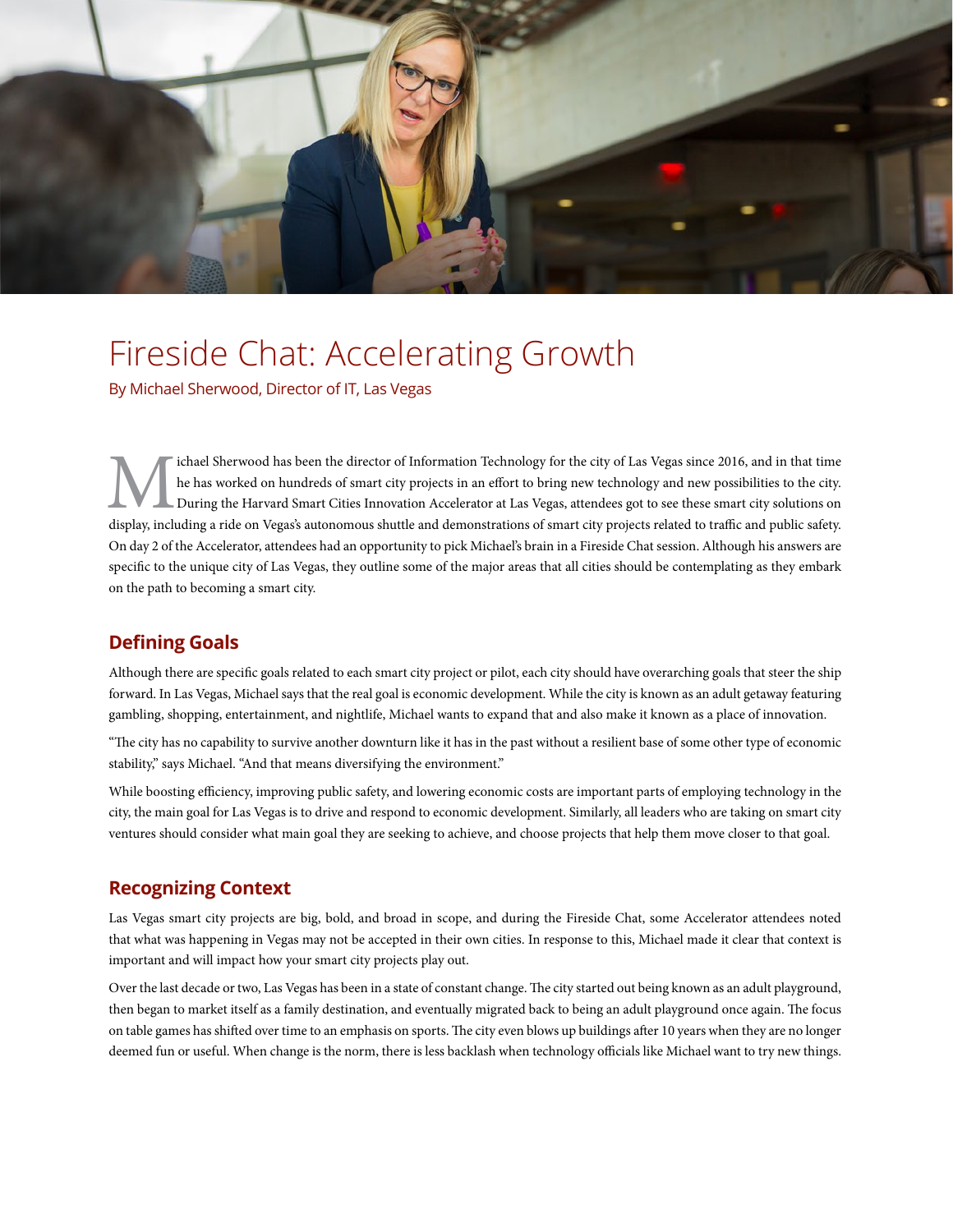The community also understands and accepts technology perhaps more than people who reside in other cities. Casinos have all sorts of higher level technology that citizens have accepted. Acceptance of technology is even part of state culture, as Nevada was the first state to issue autonomous drivers licenses and to have autonomous vehicles running in mixed flow traffic.

The community's wide acceptance of change and new technology means that Las Vegas can experiment with smart city projects that would be hard to get off the ground in other cities. That said, every city has its own unique culture and context. City officials can use that knowledge to their benefit to choose smart city projects that will be embraced by the community.

#### **Using Sales and Marketing**

Seeing all the incredible smart city developments happening in Las Vegas led some Accelerator attendees to wonder, "How do you pay for all of this?" Michael's response was simple. "I am a good salesman."

When asked to elaborate, Michael explained that he is constantly getting out there and talking to companies, selling hard and fast by urging them that they can go from MOU concept work to signing an agreement in 60 days, then jumping right into setting up the infrastructure needed to make it happen. "I think why we have the edge is that we are willing to do whatever it takes to get these companies to be here and showcase the technology because when we showcase it, we are showcasing Las Vegas as a whole. It goes back to economic development and marketing."

Speaking of marketing, Michael's sales pitch to prospective companies highlights the fact that working in Vegas means getting your product out there fast and making a huge splash doing so. Why wait a year to bring your product to CES when it can be showcased all year round in videos, events, and other marketing endeavors with the city? By marketing products, Las Vegas itself also gets the spotlight, and that attention makes city council members more likely to approve future smart city projects too.

As a result, Michael says his department has spent a modest budget to work on all the various smart city projects, most of which has been spent on infrastructure—laying fiber, putting up boxes on signal poles, etc. Most of what they have done has been within budget, and when they save money, they reinvest the savings into new companies and products.

With limited IT budgets, all cities have to be mindful of how they can fund smart city projects. Michael's approach highlights the fact that when working with private companies that make smart technology, city leaders should create a win-win situation and pitch it with confidence.

#### **Thinking About Sustainability**

In a lot of cities, pilots that show promise end up flopping because when the money goes away (and it eventually does), there is no sustainability model put behind it. In Las Vegas, Michael builds sustainability into every project from the start.

First, Michael is very careful about selecting pilots. He says the first question you should ask is "Can I trust the company?" Las Vegas doesn't do many pilots with small start-up companies because it's harder to have faith that they will be around long enough or that they will put in the time and energy needed to make the project succeed. Larger firms tend to be more trustworthy, and they also have deeper pockets.

If a company has passed the trust test, cities must then ask, "What is this pilot going to do for the city?" "Try never to do a pilot just to do a pilot," says Michael. He chooses projects that will make some kind of change internally, or which will educate the staff and provide them insights into a new technology or endeavor they haven't done before. When choosing pilots, all cities should likewise be mindful to select those that move the city closer to its main goals.

To ensure the pilot is sustainable for a longer period of time, they have brainstormed things such as a small increase on parking to pay for infrastructure, but they also choose projects that will be funded outside the IT department. "When we create a solution, we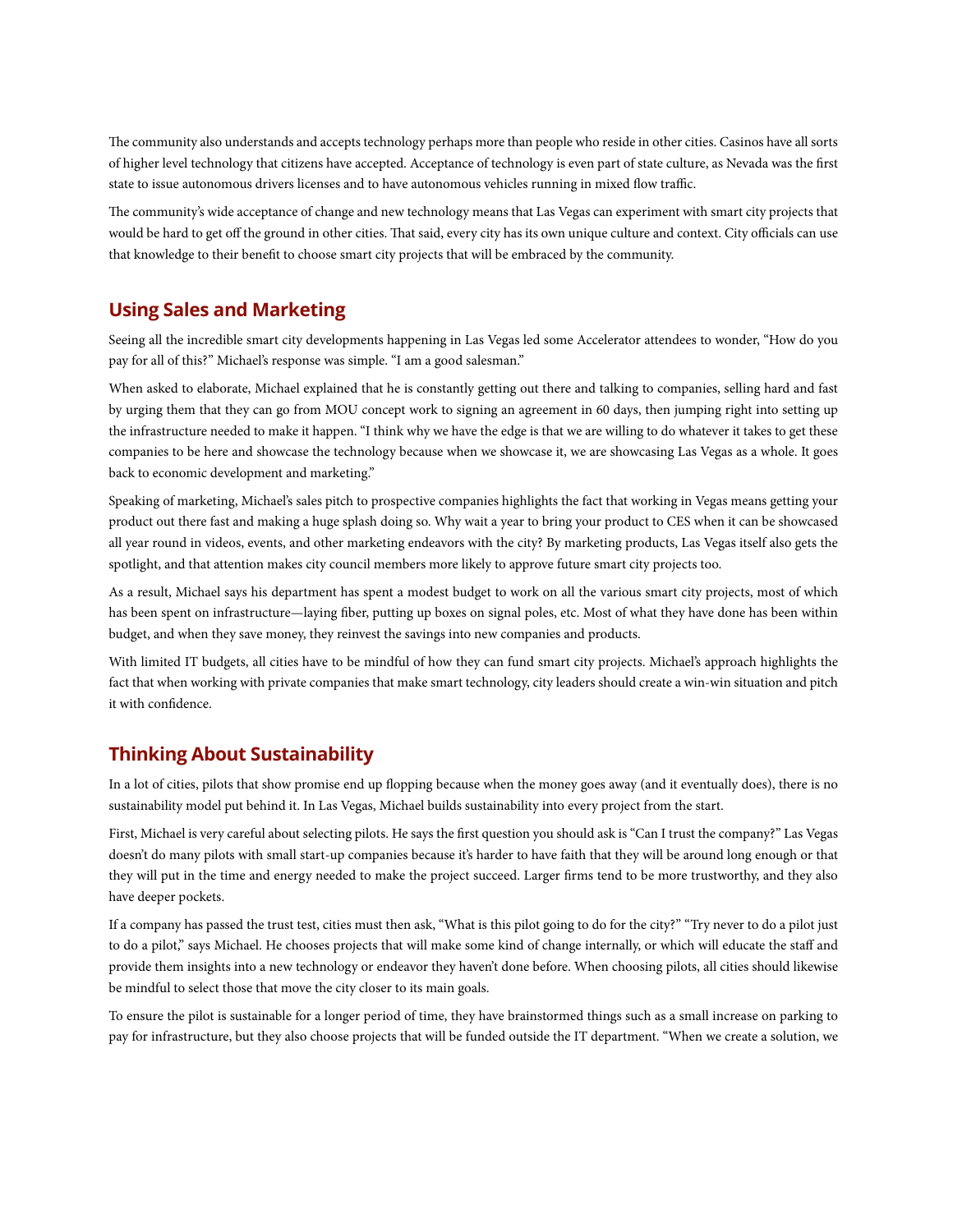are selling it to a department," explains Michael. Michael sees all 21 city departments as private investors, and the IT department's role is to create services that they can sell to its sister departments.

This model may be useful for other cities who want to ensure that their most successful pilots can scale and stand the test of time. It is also a reminder that all cities must consider sustainability when selecting and designing smart city pilots.

#### **Moving Forward**

Las Vegas has seen tremendous success in smart city ventures, so many Accelerator attendees had questions about what is on the horizon for the city. Michael spelled out several plans including:

- Improving documentation as well as governance and community outreach, all of which have taken a backseat as the city has focused on testing technology.
- Working on laws and policies related to personal identifying information, as the city seeks to create an app to give citizens access to all city services, including paying bills.
- Creating a Las Vegas Plan that takes into account the things they have learned throughout the last year and a half of testing, in order to guide future smart city endeavors.
- Working more with internal staff to help them evolve and embrace a future economy that will require new skills.
- Developing a technology embassy so the city can work with companies outside the United States that want to bring products to market and further economic development in Las Vegas.
- Exploring a way to regionalize data, so 'smart city' does not end at the Las Vegas city line, but instead, Las Vegas can help the region and eventually the state embrace smart city technology and solutions.

"This is not a conversation about making Las Vegas smarter than any other city. It's about making our region and making the world a better place," says Michael. "If we can help further their efforts then we want to share, and we want to help, and we want to learn." The city of Las Vegas also welcomes collaboration with other cities across the country that are working on smart city projects. All cities, regardless of how advanced their smart city ventures currently are, should have a game plan to move forward too. Collaboration moving forward together—is a key element of success.

*"This is not a conversation about making Las Vegas smarter than any other city. It's about making our region and making the world a better place. So if we can help further their efforts then we want to share, and we want to help, and we want to learn."*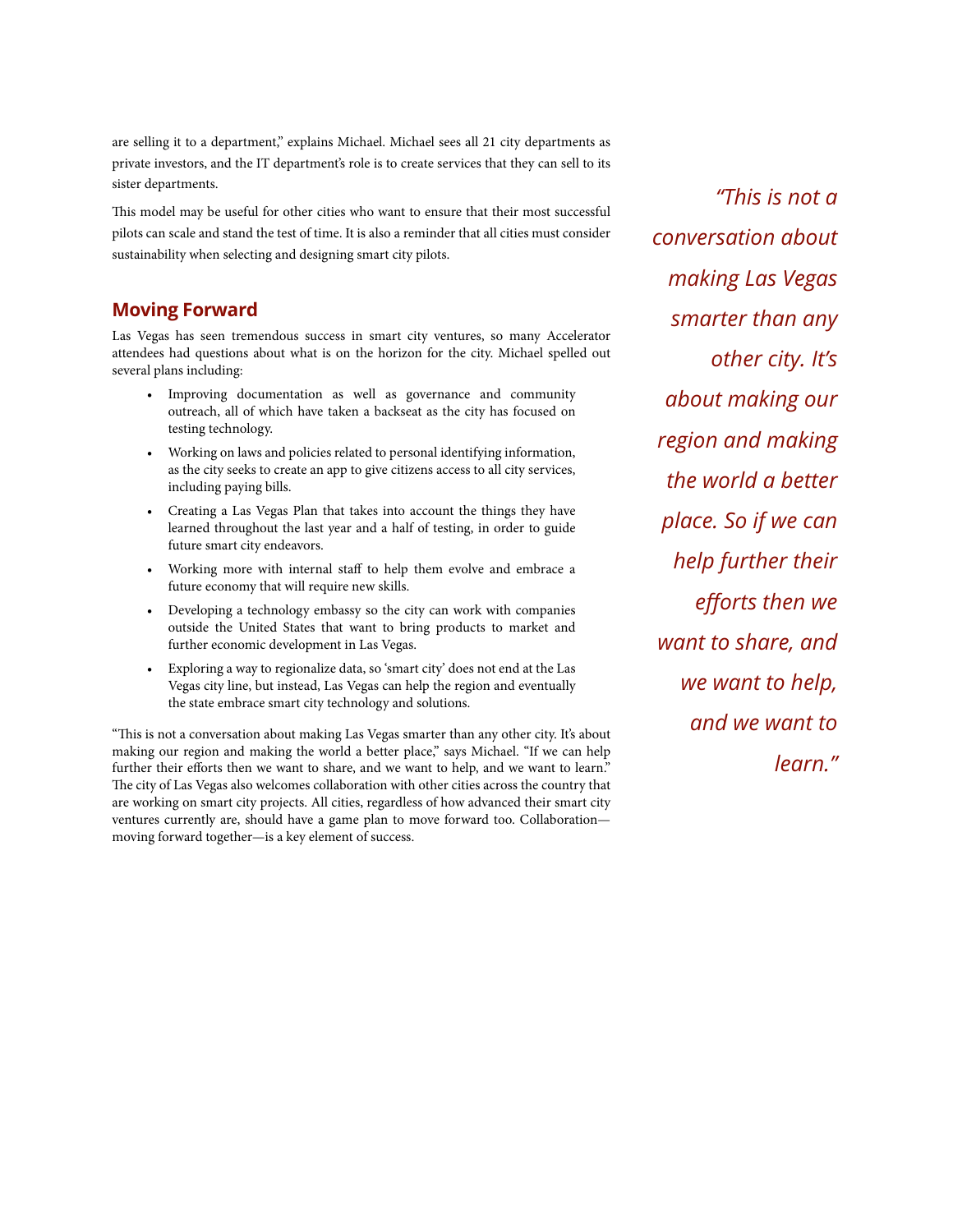

### Data and Privacy Panel

The excitement of smart cities projects comes from their infinite and exciting possibilities. By using technology to make the city smarter, more efficient, and more streamlined, one can begin to envision a future city that possibilities. By using technology to make the city smarter, more efficient, and more streamlined, one can begin to envision a future city that looks completely different However, although data is a little less exciting to visionary CIOs, data and smart cities are inextricably linked. Before jumping into any smart city project, leaders must consider how the data will be collected, stored and used in a way that will protect the privacy of citizens from whom that data is gathered.

Data and privacy was the subject of a panel discussion held on the second day of the Harvard Smart Cities Innovation Accelerator in Las Vegas. During that session, one project, in particular, exemplified the importance of having an open and transparent conversation about data collection up front.

#### **Sidewalk Toronto: A Cautionary Tale**

Sidewalk Toronto is a joint project by Waterfront Toronto and Sidewalk Labs (a sister company of Google) that seeks to renovate land on Toronto's waterfront to create a mixed-use community that would become a model of sustainability, innovation, and technology. While still underway, the main snags in the project have stemmed from the fact that there were a lot of discussions about the innovative things they could do in the project without properly engaging the community first.

Confronted with the notion they could be tracked (and not knowing how that data might be used), citizens formed an advisory board to oversee the data privacy issues of Waterfront Toronto. As citizens on the board didn't agree with the direction the project was taken, they began to resign and speak out against the project, causing an even bigger ripple of distrust in the community.

*"So the lessons learned from Sidewalk Labs is essentially that we are not taking security as kind of the core of the whole proposal versus the cool stuff we could do with this fifty million dollars."*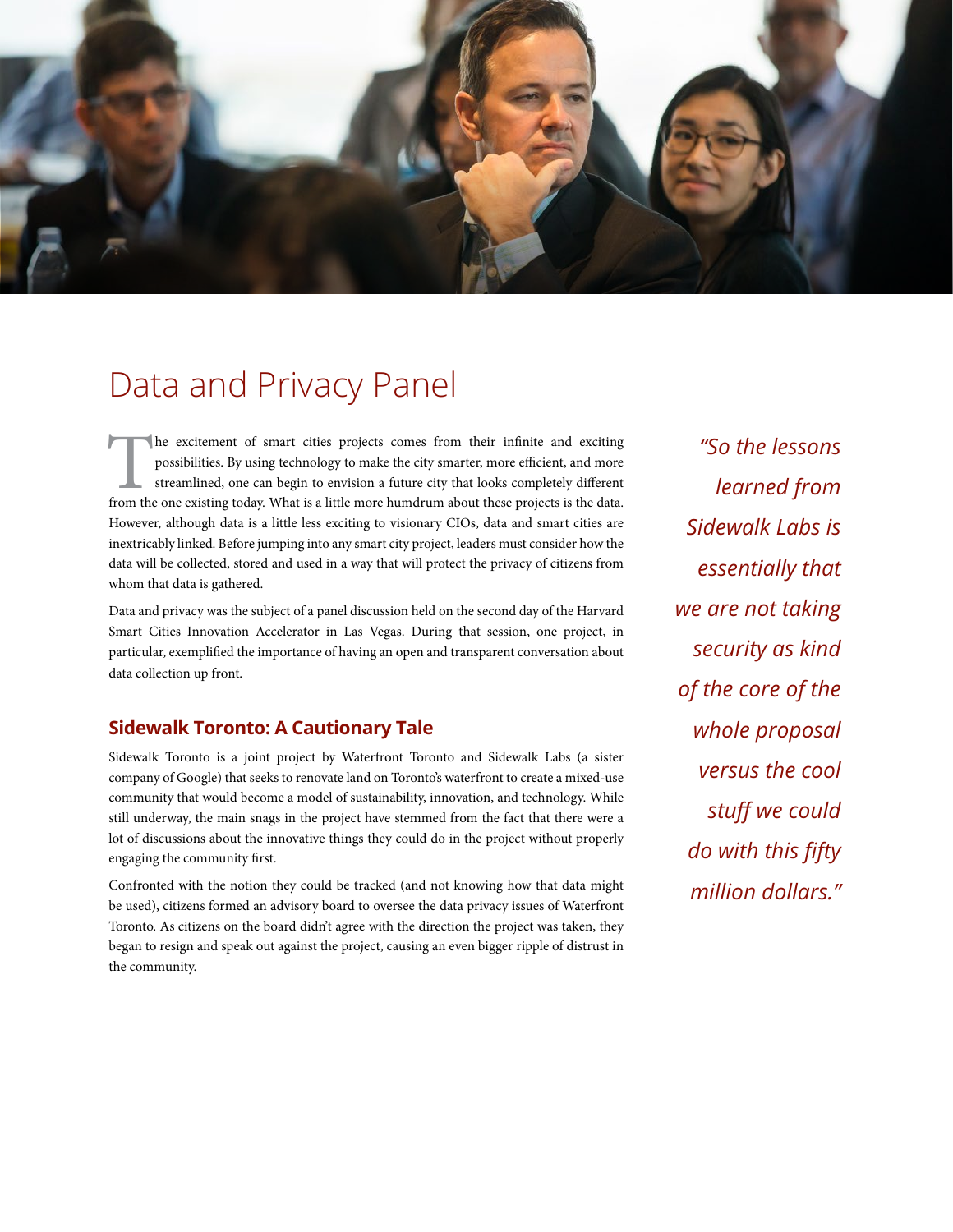# 4 Data Challenges to Consider Alongside Smart City Projects

It is clear that data and privacy concerns must be addressed at the onset of any smart city endeavor, but what specific things should city officials contemplate? During the Data and Privacy session, panel members contributed what they thought were the top data challenges to work out for a successful smart city project.

#### **Data Sharing Inside Government**

Smart City projects aim to find solutions for city problems that span a number of governmental departments. Thus, these vertically oriented departments must be able to collaborate to fix problems that horizontally span multiple areas of government. For example, to tackle the problem of crime, one must consider the relation it has to housing, public safety, health, and even trash collection. Integrating datasets from these various departments is a must, and smart city officials must work to boost communication and collaboration to make it happen.

#### **Data Sharing With Private Parties**

Another natural by-product of smart city projects is the fact that the data gathered within the city may be of use and importance to companies in the private sector, who want to take the processed data and transform it into something else for their customer base. Collecting data is tricky for city governments, but creating robust data sharing agreements that respect citizen privacy is even harder.

#### **Navigating Citizen Expectations**

When it comes to collecting data, many citizens are inherently suspicious, so open and honest dialog is a must. What types of information are citizens comfortable with the city gathering? Understanding this may require a city to abandon the use of some technologies (such as facial recognition), or carefully negotiate with the community how these technologies will be used. A city must negotiate privacy and data policies that citizens will agree to, and this often involves starting at the bottom to build trust with communities, so citizens believe that the data and data policy will not be abused.

#### **Iteration and Scale**

It's an amazing strategy to be able to pilot a lot of possible projects in the city to see what works and what doesn't. However, when a pilot does show potential, what does that actually look like for the rest of the city? And how do the lessons learned from one pilot transfer over to additional pilots in other areas? Key among this is the need to marry the concepts and data from one technology or pilot into an overarching data architecture. Instead of having several segregated projects, city officials have to plan out how the information from many projects can come together in a cohesive way.

*"I think the flavor of this discussion has all been about how do you sidestep or moderate regulation, rather than thinking that regulation could actually be a huge benefit to the economy of a public authority."*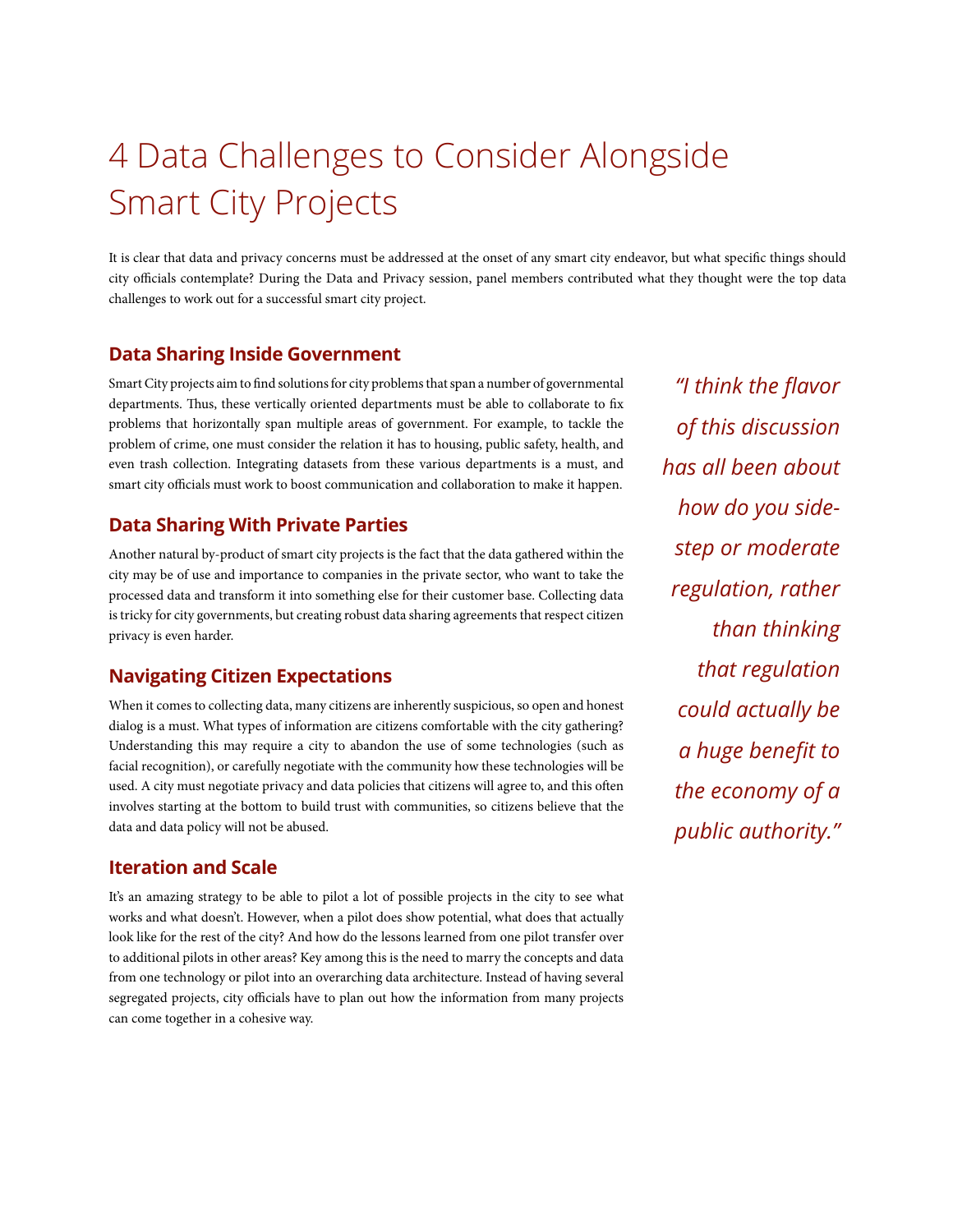# The Various Ways to Think About Data and Privacy

To be successful, smart city leaders must consider more than just what problems in the city need solving and what cutting-edge technology can provide answers; they must also work to build public trust, navigate the expectations of the community, and develop agreed-upon methods to keep privacy safe.

During the Data and Privacy session, panel members also shared examples of how their cities are handling citizen's privacy concerns. As it turns out, there are many methods used.

- Cities like Seattle have decided that they would be completely transparent with citizens. In August 2017, they passed the first ever surveillance ordinance in the United States, which exposes the technology the city is using down to the nuts and bolts, seeks comment from the community on all past and future technology, and requires the council to say yes or no to all incoming technology.
- In cities like Kansas City, they have decided to take the issue of individual privacy out of the equation by automatizing and aggregating all data at the block level (for example, the number of cars that pass through, people, left turns, etc.) This allows them to make decisions at the block level that will help them better manage the city while keeping individual identity safe.Cities like Aurora are being cautious about what technology they deploy and where. Although the city uses about 400 cameras for public safety and traffic control purposes, they have not deployed technology in specific neighborhoods yet (such as underserved neighborhoods), and plan on doing due diligence before adding any technology that may invade individual privacy and cause push back.
- In cities like Louisville, data privacy is less of an issue because the public had previously demanded better surveillance systems after an incidence of civil unrest that disrupted the city. Citizens appreciate that cameras can help find evidence and lead to arrests and convictions, and they are demanding even more cameras in historically high-crime areas.
- Another option that many cities implement is to only keep data for a certain window of time, after which they delete or override the data. Although the window of time may vary (typically between 30 and 90 days), most cities allow the police to get clips of video footage when needed for evidence, and the clips stay on file forever.
- *"I think it's the city's obligation who are installing these technologies to make it very clear what these things can and cannot do to really establish that trust."*
- In the wake of GDPR laws, which allow European citizens to ask any institution of business with data what data they have on them and also request to be 'forgotten' (delete that data), a new model may also be on the horizon, whereby the commercial value of data is recognized, individuals and communities have control over their data, and the value can be brought back to the community or to the individual. Instead of trying to side-step or moderate privacy regulations, this model monetizes data and creates an economy out of the growing amount of data that cities are collecting.

What is clear is that however a city chooses to deal with data and privacy, they must, in fact, deal with it, and the earlier, the better. Going back to the example of Sidewalk Toronto, although the project got off to a rocky start due to lack of transparency regarding how data would be used, conversations are ongoing. Sidewalk Labs has issued a lengthy proposal that would allow for an independent trust to serve as the gatekeeper of data collected from the project, and government officials along with the community are contributing to that discussion to find a solution that everyone can agree to. Data and privacy are important considerations for any smart city project, and success requires trust, transparency, and collaboration.

**The content of these articles is based on the information provided by the speakers and participants of the Accelerator. The Innovator's Forum does not assume any responsibility for the accuracy of comments or information provided by attendees.**